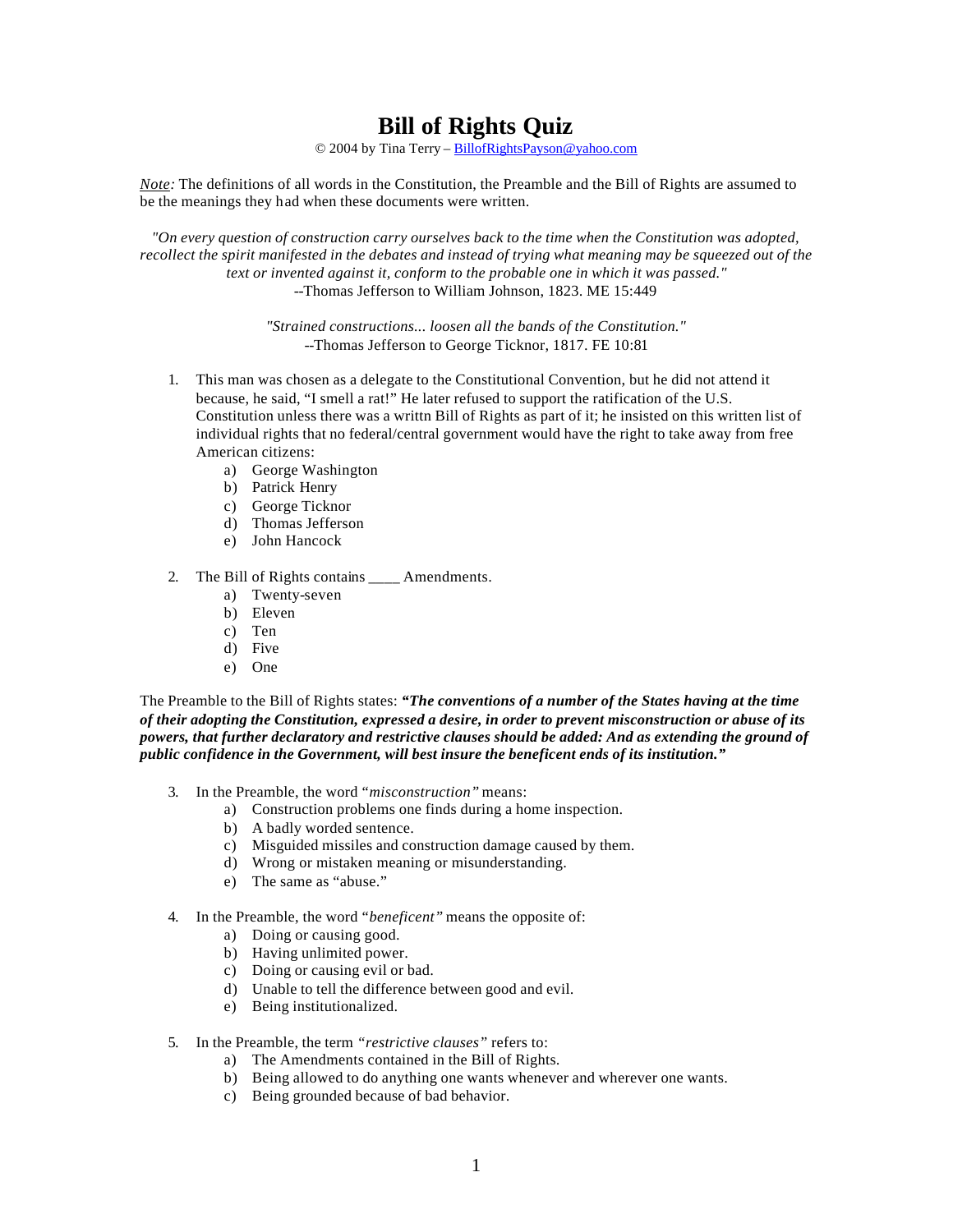- d) Not having enough time to do all one's homework.
- e) Incomplete sentences.
- 6. In the Preamble, the words *"its powers"* refer to:
	- a) The powers described as belonging to the U.S. Congress in the Constitution.
	- b) All the powers of the federal government.
	- c) The powers of government set out in the newly adopted U.S. Constitution.
	- d) All of the above.
	- e) None of the above.
- 7. How many of the Amendments in the Bill of Rights contain the word *"people?"*
	- a) None of them.
	- b) All of them.
	- c) Five.
	- d) Four.
	- e) Seven.
	- f) For 20 extra points, name which specific Amendments contain the word *"people."*
- 8. The word *"people"* throughout the Bill of Rights refers to:
	- a) The National Guard.
	- b) Every human being in the world.
	- c) Everyone living in Washington, D.C.
	- d) Individual American citizens.
	- e) Elected officials only.
- 9. In the Seventh Amendment, one finds mention of:
	- a) Fifty dollars.
	- b) The right to a trial by jury.
	- c) Entering a courtroom.
	- d) Talking to a judge when he is wearing his robes.
	- e) Committing a crime.

### 10. In the Ninth Amendment, the term *"the enumeration"* means:

- a) The ability to count to 100.
- b) The numbering of nations.
- c) The listing.
- d) The number of people in America.
- e) The inability to count.
- 11. In the Second Amendment, the term *"well regulated"* means:
	- a) Forbidden by law.
	- b) Well trained and properly equipped.
	- c) Restricted by good regulations.
	- d) Told what to do by regulators.
	- e) Observed and regulated by government officials at all times.
- 12. In the First Amendment, one finds the right of:
	- a) Freedom to practice one's religion.
	- b) Freedom of speech and of the press.
	- c) Freedom to peacefully meet with people you want to meet with.
	- d) All of the above.
	- e) None of the above.
- 13. In the Third Amendment, the word *"quartered"* means:
	- a) Cut into four pieces.
	- b) A type of horse.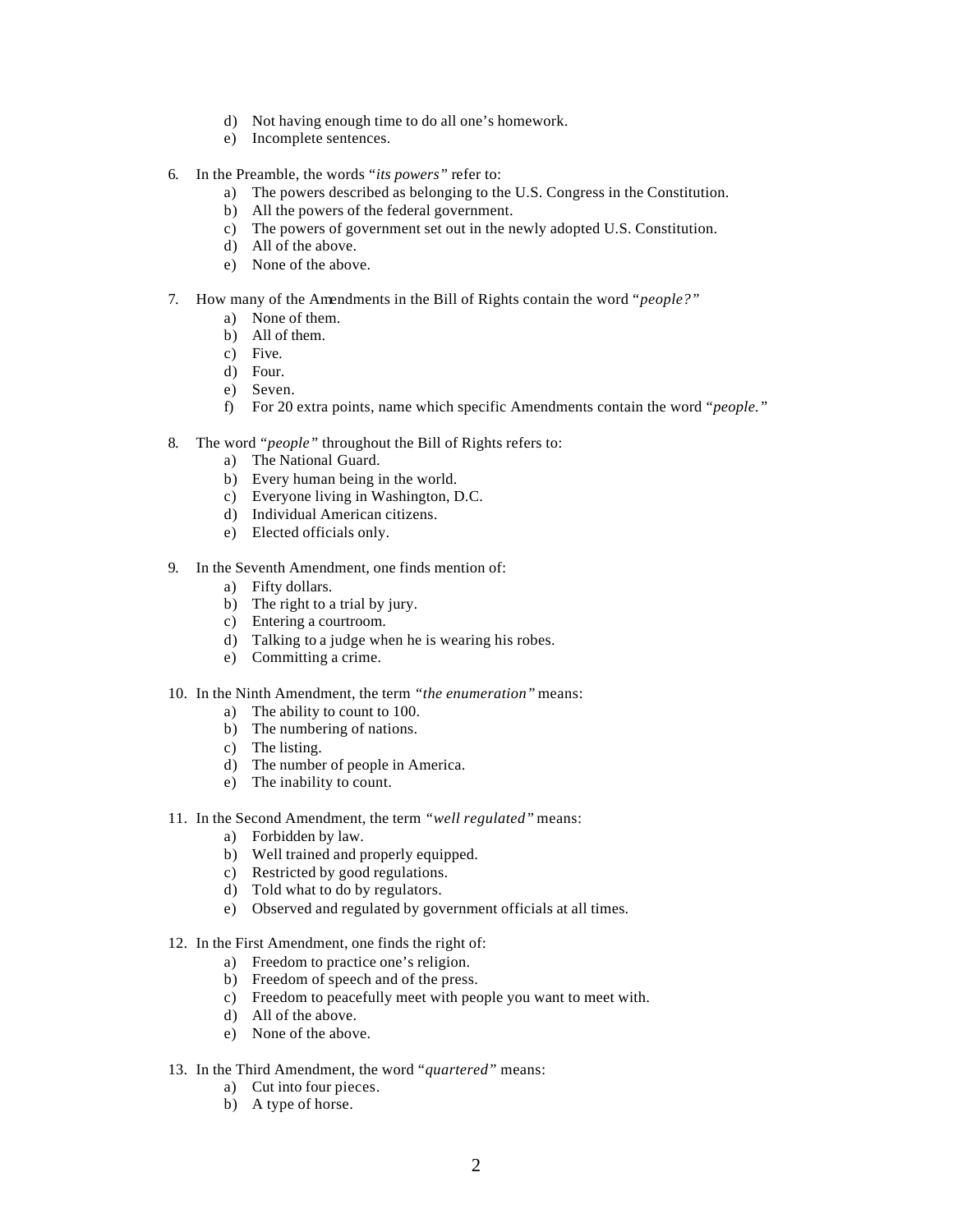- c) Left alone.
- d) Paid a sum of money equal to a quarter of a dollar.
- e) Sheltered and housed.
- 14. In the Fifth Amendment the words *"to be a witness against himself"* refer to:
	- a) Self-incrimination.
	- b) Incrimination of other people.
	- c) Lying to the police.
	- d) Confessing your sins in church.
	- e) Someone who is watching himself do things.

#### 15. In the Tenth Amendment, the word *"reserved"* means:

- a) Saved for an Indian reservation.
- b) Calling a restaurant to book a table.
- c) Saved for or delegated to exclusively.
- d) Being quiet in manner and speech.
- e) Being saved for a special occasion.
- 16. In the Fourth Amendment, the term *"probable cause"* means a:
	- a) Good reason for assuming that a criminal charge has sufficient evidence.
	- b) Good reason for assuming that someone is a bad person at heart.
	- c) Good reason for assuming that someone has hidden motives.
	- d) Good reason for assuming the police are always right.
	- e) Good reason for assuming a false identity.
- 17. In the Eighth Amendment, the word *"bail"* refers to:
	- a) What you do in a boat when it is sinking.
	- b) A bribe paid to a public official.
	- c) The amount of money it costs to pay the salary of a bailiff.
	- d) The amount of money you pay to hire an attorney.
	- e) None of the above.
- 18. In the Fifth Amendment, the words *"due process"* refer to:
	- a) A process of collecting money that is owed or due someone.
	- b) A process of law in its regular course of administration through courts of justice.
	- c) A process of law written by lawyers while trying a case in court.
	- d) A process of finding out who is owed or due a payment.
	- e) A process of collecting evidence by local police.
- 19. In the First Amendment it is stated that:
	- a) Congress isn't allowed to meet except every other year.
	- b) Congress isn't allowed to forbid people to yell "Fire!" in a crowded theatre.
	- c) Congress isn't allowed to set up a state religion.
	- d) Congress isn't allowed to take away people's property without due process.
	- e) Congress isn't allowed to bear arms.
- 20. In the Second Amendment, the word *"infringed"* means:
	- a) Violated, intruded, taken away or encroached upon.
	- b) Invaded and conquered.
	- c) Cut into thin strips to ma ke a fringe.
	- d) Located inside the fringe of a physical area.
	- e) Entered into.
- 21. In the Ninth Amendment, the word *"disparage"* means:
	- a) Dislike.
	- b) Declare of lower or lesser value.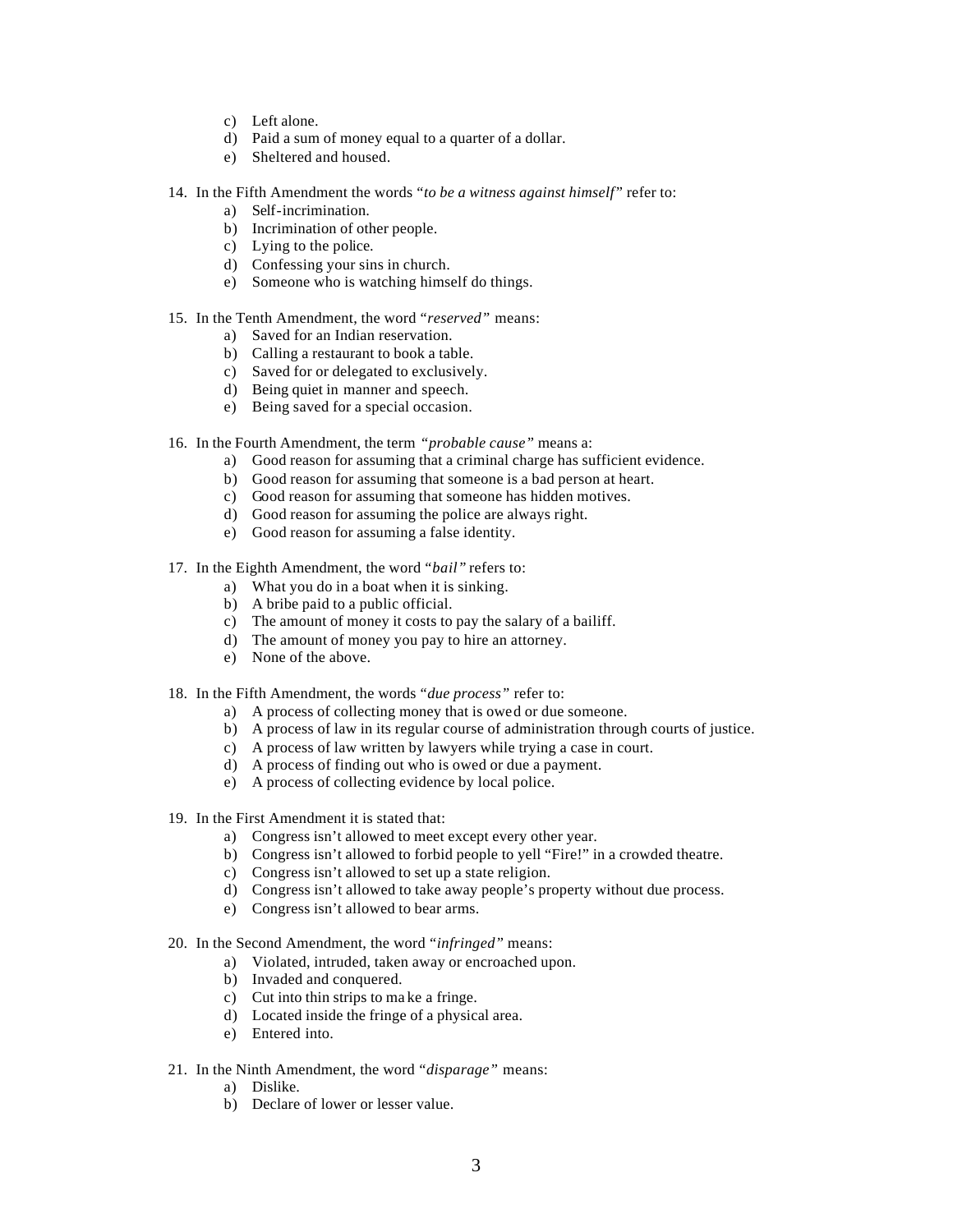- c) Deny.
- d) Enumerate.
- e) Castigate.
- 22. In the Seventh Amendment, the word *"suits at common law"* refer to:
	- a) Criminal cases.
	- b) Suits that attorneys are required to wear in court.
	- c) Suits that can be purchased commonly at stores everywhere.
	- d) Civil law suits.
	- e) Uncivilized law suits.
- 23. The Ninth and Tenth Amendments are similar in their content in that they both:
	- a) Are found at the end of the Bill of Rights.
	- b) Protect the right of citizens to keep and bear arms.
	- c) Mention "the militia."
	- d) Protect the rights of soldiers during wartime.
	- e) State that the powers of the federal government are strictly limited to those stated in the Constitution.
- 24. In the Fifth Amendment, the word *"jeopardy"* refers to:
	- a) Competition for prizes.
	- b) Danger of losing one's life or a danger to one's body.
	- c) Daring.
	- d) A TV game show.
	- e) Judgment.
- 25. In the Tenth Amendment, the word *"respectively"* means:
	- a) With respect to personal freedom.
	- b) Each, individually.
	- c) With reservation.
	- d) Forbidden.
	- e) Reflectively.

### 26. The Sixth Amendment guarantees in all criminal prosecutions:

- a) The right to face one's accusers.
- b) The right to a speedy and public trial.
- c) The right to have assistance of Counsel.
- d) The right to not have excessive bail.
- e) All of the above except "d."

#### 27. The First Amendment protects your right to:

- a) Complain to the government using any means whatsoever, including violent means.
- b) Have elected officials write back to you when you complain.
- c) Petition the government for redress of grievances.
- d) Raise armies.
- e) A fair trial.
- 28. In the Fifth Amendment, it is stated that:
	- a) No one can force you to take soldiers into your house, except during wartime.
	- b) No one can have his lawfully owned property taken away without due process of law.
	- c) No one has to let the police into his home under any circumstances.
	- d) No one can be forbidden from practicing his religion.
	- e) No one can be punished using cruel and unusual punishment.
- 29. The Bill of Rights was ratified on:
	- a) December  $11<sup>th</sup>$ , 1791.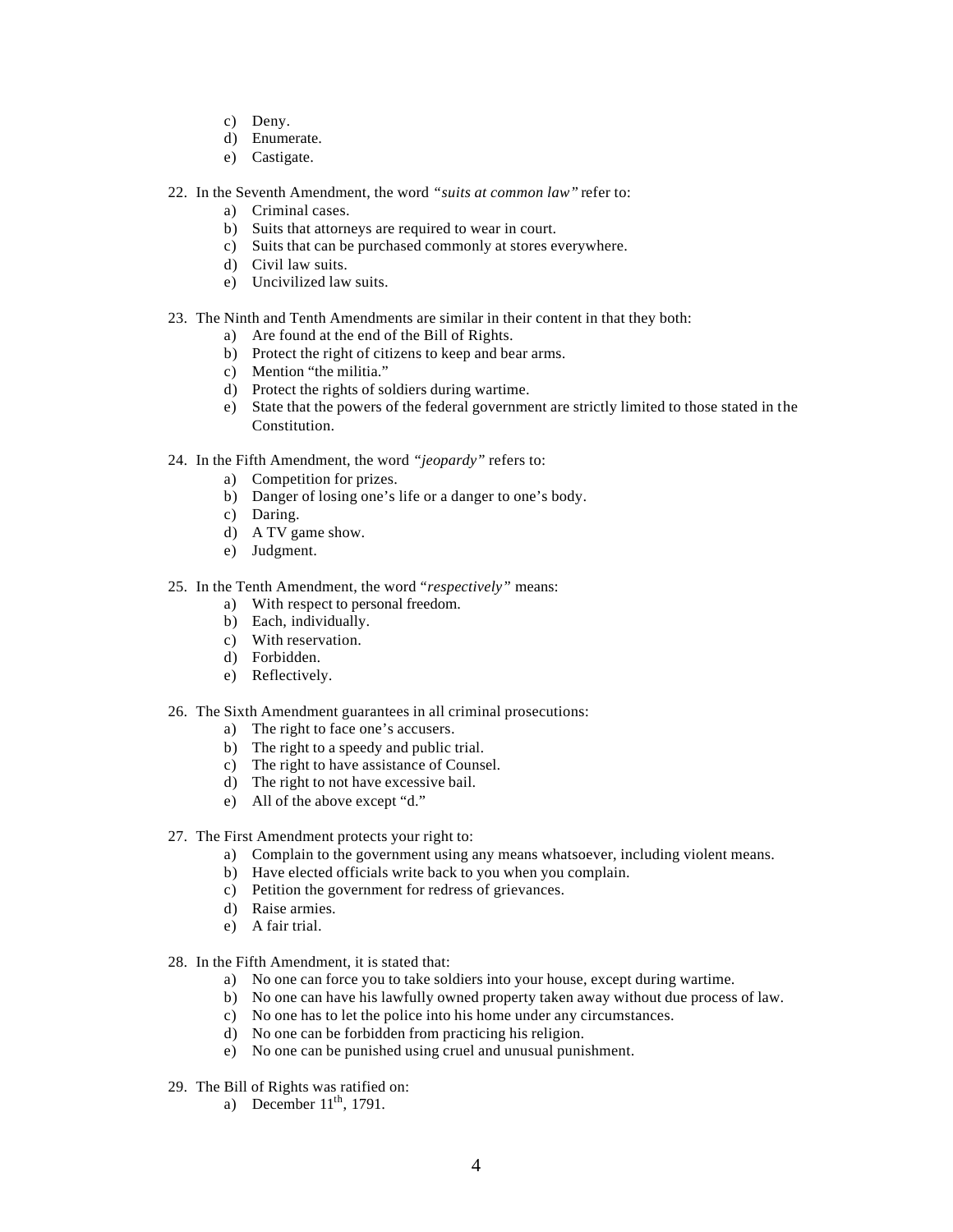- b) December  $7<sup>th</sup>$ , 1944.
- c) December  $25<sup>th</sup>$ , 1776.
- d) December  $15<sup>th</sup>$ , 1791.
- e) July  $4^{th}$ , 1776.
- 30. In the First Amendment, the word *"redress"* means:
	- a) To set right, remedy, repair.
	- b) To get dressed again.
	- c) To dress in red.
	- d) To rebuke.
	- e) To confess.
- 31. Circle all of the following statements that are true:
	- a) All countries of the world have a Bill of Rights just like ours.
	- b) Our Bill of Rights specifically lists and protects the right of every citizen to have decent housing, health care and an education.
	- c) Our Bill of Rights is a list of individual rights that no government has the right to take away from free citizens.
	- d) In the Declaration of Independence it is stated that "inalienable" rights come from our "Divine Creator," and among those are "life, liberty and the pursuit of happiness."
	- e) The words "rights" and "privileges" are exactly synonymous with each other, and therefore they mean the same thing; because of this, we can change the title of the Bill of Rights and call it "The Bill of Privileges" without any change of meaning whatsoever.
- 32. In the Declaration of Independence, the word *"inalienable"* when referring to rights means:
	- a) Aliens from other planets have all the same rights American citizens have.
	- b) People have the right to have a decent home, car and education whether they can pay for it or not.
	- c) Able to be changed.
	- d) Cannot be strange or alien.
	- e) Cannot be given away or taken away.
- 33. Without the "inalienable" rights set out in the Bill of Rights, American citizens could be subject to:
	- a) Being prosecuted and imprisoned for their religious beliefs. (China, many Moslem countries.)
	- b) Being forced to belong to a government religion (many Moslem countries), or worship only as the government permits (China, many Moslem countries.)
	- c) Being prosecuted, imprisoned (Cuba, China) and/or murdered for their political opinions, or their ethnic backgrounds (Zimbabwe, Rwanda.)
	- d) Being prosecuted and imprisoned without a trial (Cuba and many other dictatorships.)
	- e) Being denied a jury trial in a criminal case. (Ditto.)
	- f) Being subject to secret courts and secret law. (Ditto.)
	- g) Having their property seized and confiscated by the government without due process of law. (Ditto.)
	- h) Being tortured to confess to having committed crimes whether they actually committed these crimes or not. (Ditto.)
	- i) Having their homes invaded and searched by the police or military at any time and for any reason, or whenever police and those in power feel like it. (Ditto.)
	- j) Being forbidden to own guns (Britain, Australia, Mexico, many other countries), swords or laser pointers. (Australia.)
	- k) Having their phones tapped without a court order. (Many countries.)
	- l) Being prosecuted and imprisoned simply for disagreeing with government officials. (Cuba, China, many countries.)
	- m) Being prosecuted and imprisoned for voting for the "wrong" candidate. (Most dictatorships.)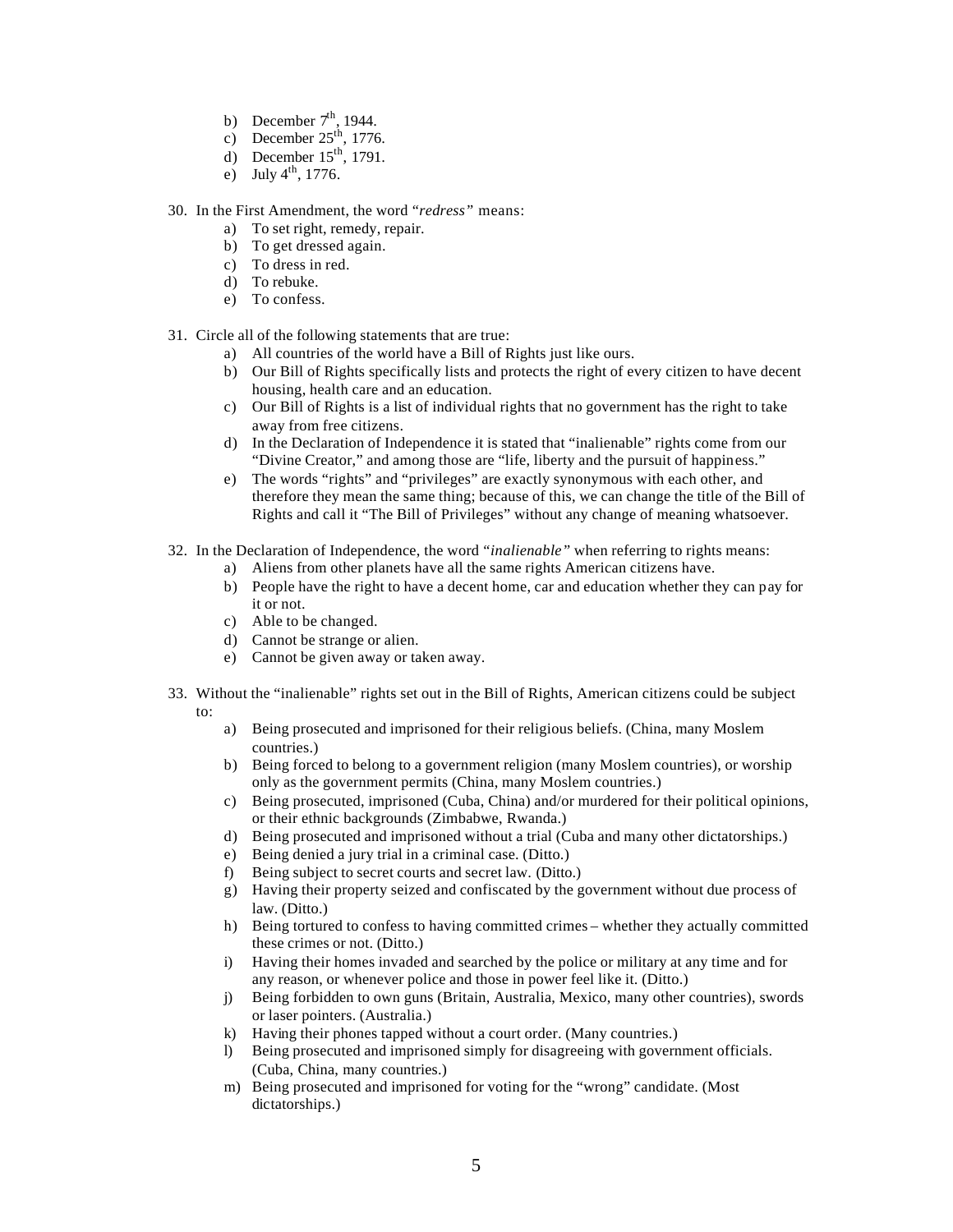- n) Being forbidden to associate freely with friends and family. (Most dictatorships.)
- o) Being forbidden to read or own the Bible (many Moslem countries, China); the Koran; the Torah (many Moslem countries), or other religious writings.
- p) Being forbidden to attend religious services not approved of and/or licensed by the government. (Many Moslem countries, China.)
- q) Being forbidden to own or read books not approved of by the government. (Canada, many Moslem countries, Cuba, China, most dictatorships.)
- r) Being forced to have soldiers live in their homes whenever the government says they have to do so. (Most dictatorships.)
- s) Being forbidden to have representation of counsel when accused of a crime. (Most dictatorships.)
- t) Being prosecuted and convicted without being told what crime they're being accused of, or by whom. (Most dictatorships.)
- u) Being prosecuted and imprisoned for saying or writing things that offend government officials or other citizens. (Cuba, China, many Moslem countries, some European Union countries, most dictatorships.)
- v) Being silenced and/or prosecuted and imprisoned for unpopular speech and opinions. (Cuba, China, many Moslem countries, some European Union countries, most dictatorships.)
- w) Being forbidden to hurt other people's feelings by speaking or writing one's opinion. (Some American college campuses, some European Union countries, most dictatorships.)
- x) Being forbidden to peaceably assemble. (Most dictatorships.)
- y) Having their homes searched without a warrant. (Most dictatorships and countries in which the burden of proof of innocence is on the individual.)
- z) Being considered to be guilty until proven innocent instead of innocent until proven guilty. (Many countries.)
- aa) All of the above.
- 31. Bill of Rights Day is being celebrated in Payson:
	- a. On December  $11<sup>th</sup>$  from 11 a.m. to 5 p.m.
	- b. At the Tonto Apache Gym.
	- c. By as many citizens as possible from Payson and other places.
	- d. By citizens of all ages who are grateful to have and be protected by the Bill of Rights.
	- e. All of the above.

## *Some quotes from those who were there when the Constitution and its Bill of Rights were written and ratified, and who had a direct hand in the founding of our country, and the creation and preservation of its foundational documents: the Declaration of Independence, the Constitution & the Bill of Rights.*

*"You have rights antecedent to all earthly governments; rights that cannot be repealed or restrained by human laws; rights derived from the Great Legislator of the Universe." –* Founder John Adams, Second President of the United States.

*"Let us with caution indulge the supposition that morality can be maintained without religion. Reason and experience both forbid us to expect that national morality can prevail in exclusion of religious principle."* – Founder and First President of the United States, General George Washington

*"Under the law of nature, all men are born free, every one comes into the world with a right to his own person, which includes the liberty of moving and using it at his own will. This is what is called personal liberty, and is given him by the Author of nature, because necessary for his own sustenance."* – Founder, co-author of the Declaration of Independence and Third President of the United States, Thomas Jefferson, in a letter to Richard Price, Jan. 8, 1789

*"Here we see a regular process – a government issuing out of a constitution formed by the people in their original character, and that constitution serving, not only as an authority, but as a law of control to the*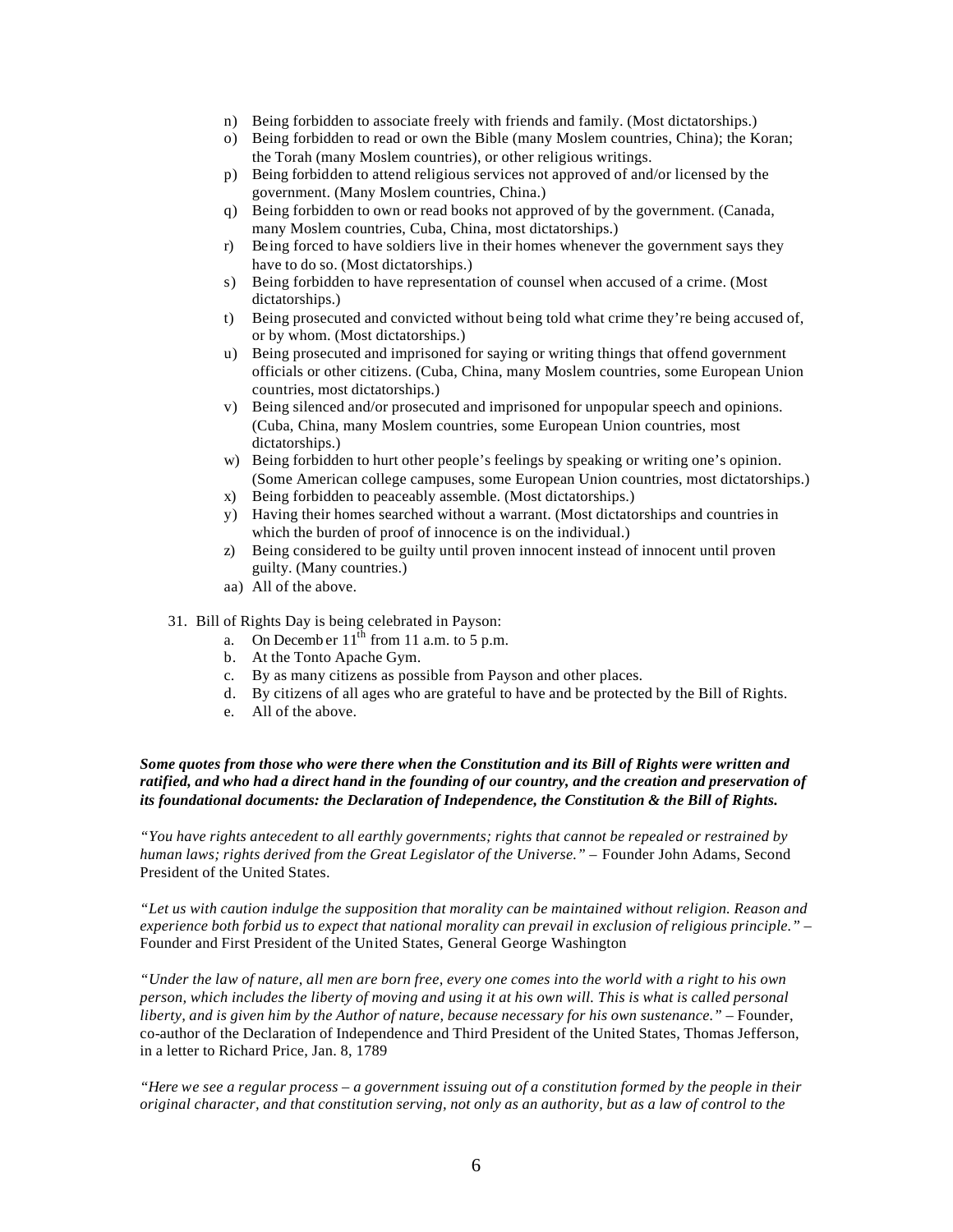*government. It was the political bible of the state. Scarcely a family was without it. Every member of the government had a copy; and nothing was more common when any debate arose on the principle of a bill, or on the extent of any species of authority, than for the members to take the printed constitution out of their pockets, and read the chapter with which such matter in debate was connected." –* Thomas Paine in Rights of Man (1792)

*"If the freedom of speech is taken away then dumb and silent we may be led, like sheep to the slaughter."* – George Washington

*"The said Constitution [shall] be never construed to authorize Congress to infringe the just liberty of the press, or the rights of conscience; or to prevent the people of the United States, who are peaceable citizens, from keeping their own arms."* – Founder Samuel Adams of Massachusetts at the Massachusetts' U.S. Constitution ratification convention (1788)

*"The only foundation of a free Constitution is pure virtue, and if this cannot be inspired into our People, in a greater Measure than they have it now, they may change their rulers, and the forms of Government, but they will not obtain a lasting Liberty. They will only exchange Tyrants and tyrannies." –* Founder & Second President John Adams

*"The strongest reason for people to retain the right to k eep and bear arms is, as a last resort, to protect themselves against tyranny in government."* – Thomas Jefferson, in a letter to William S. Smith, Nov. 13, 1787

*"God grants liberty only to those who love it, and are always ready to guard and defend it."* – Founder Daniel Webster

*"We have no government armed with power capable of contending with human passions unbridled by morality and religion. Avarice, ambition, revenge, or gallantry, would break the strongest cords of our Constitution as a whale goes through a net. Our Constitution was made only for a moral and religious people. It is wholly inadequate to the government of any other." –* John Adams, in his 10/11/1798 address to the military as Second President and Commander-in-Chief

*"I have sworn upon the altar of God, eternal hostility against every form of tyranny over the mind of man."* – Thomas Jefferson, from his autobiography

*"Guard with jealous attention the public liberty. Suspect everyone who approaches that jewel. Unfortunately, nothing will preserve it but downright force. Whenever you give up that force, you are inevitably ruined."* - Patrick Henry, from J. Elliot's, "Debates in the Several State Conventions", 45, 2d ed. Philadelphia (1836)

*"The Constitution shall never be construed... to prevent the people of the United States who are peaceable citizens from keeping their own arms."* – Samuel Adams

*"Hold on, my friends, to the Constitution and to the Republic for which it stands. Miracles do not cluster, and what has happened once in 6000 years, may not happen again. Hold on to the Constitution, for if the American Constitution should fail, there will be anarchy throughout the world." –* Founder Daniel Webster

*"Whether this new government will provide a blessing or a curse ,will depend upon the use our people make of the blessings which a gracious God hath bestowed upon us. If they are wise, they will be great and happy. If they of a contrary character, they will be miserable. Righteousness alone can exalt them as a nation. Whoever, thou art, remember this, and in thy sphere practice virtue." –* Founder Patrick Henry

*""[A] good moral character is the first essential in a man, and that the habits contracted at your age are generally indelible, and your conduct here may stamp your character through life. It is therefore highly important that you should endeavor not only to be learned but virtuous."* – George Washington